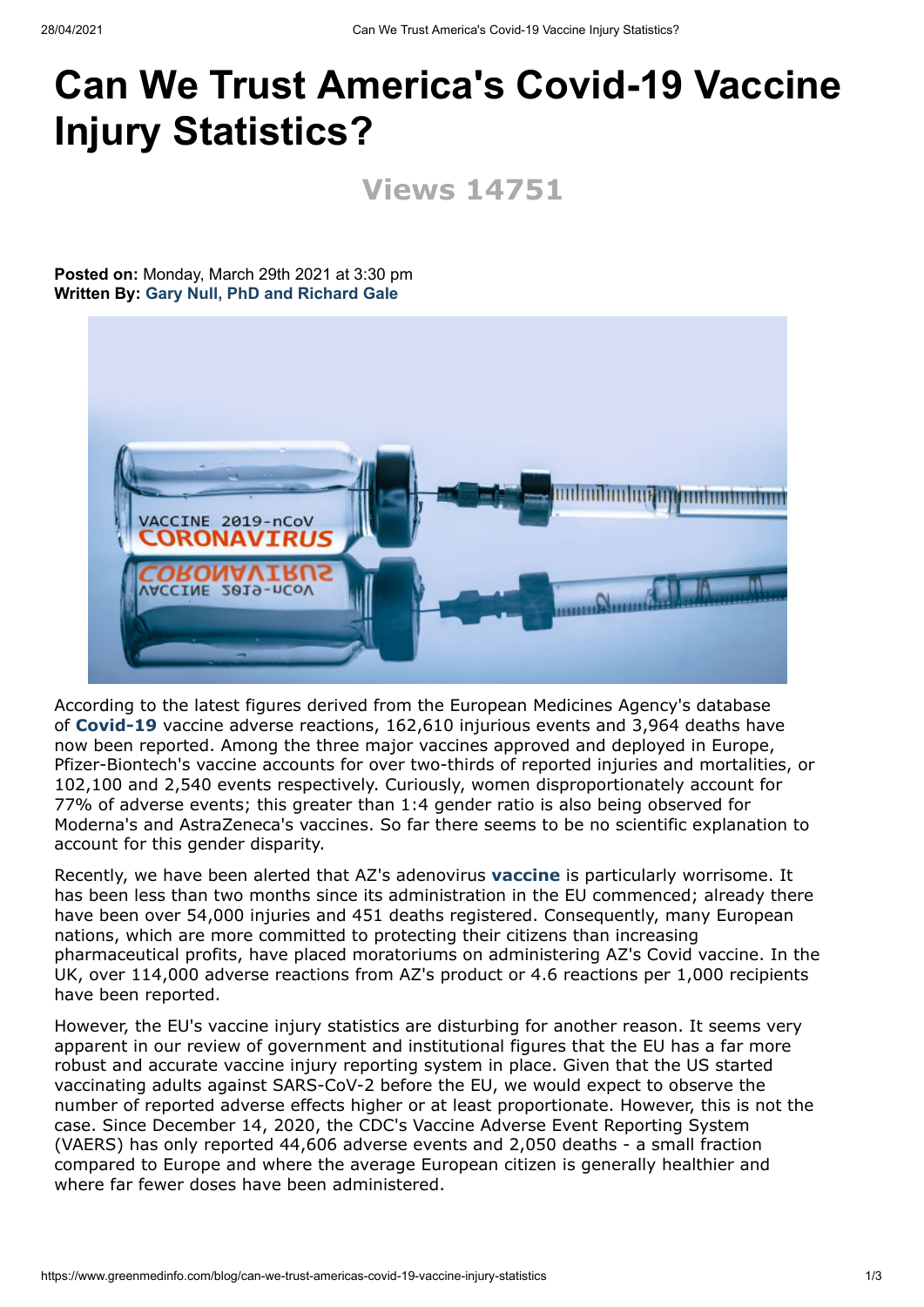Consider two other anomalies. According to Oxford University's global Covid-19 vaccine tracker, as of March 27th, the US has administered over 136 million doses, which accounts for about 25 percent of all Covid-19 vaccines administered worldwide. On the other hand, the EU nations have only administered 66 million doses -- less than a half compared to the US. In addition, the US vaccination rate is now approximately 41 per 100 Americans. EU nations have individually vaccinated 17 per 100 citizens or less. Therefore, why is there such an enormous discrepancy of adverse vaccine reactions between the US and EU? The EU is reporting a 0.2 percent adverse reaction rate whereas the US is claiming only 0.03 percent, almost a ten-fold difference.

Various studies have estimated that only between 1 to 10 percent of vaccine injuries are reported in VAERS. In the past, the CDC has relied upon the conservative 10 percent estimate, which may account for the ten-fold discrepancy in adverse Covid-19 vaccine events in the EU and US. A 2011 Harvard study in collaboration with the Federal Agency for Health Care Research has estimated actual adverse event reporting may be as low as 1 percent. The study states,

> *"Adverse events from drugs and vaccines are common, but underreported. Although 25% of ambulatory patients experience an adverse drug event, less than 0.3% of all adverse drug events and 1-13% of serious events are reported to the Food and Drug Administration (FDA). Likewise, fewer than 1% of vaccine adverse events are reported."*

If we assume the European Medicines Agency's statistics are relatively accurate, we would therefore expect that the actual number of US adverse reactions should be in the neighborhood of 335,000 injuries and over 8,100 deaths.

Something is very seriously amiss with this scenario.

First, we can surely agree that Covid vaccines do not hold a personal vendetta against Europeans. Nor does owning an EU passport make one more susceptible to a serious vaccine reaction.

Although anyone can report an adverse reaction to VAERS, very few Americans know it exists. The CDC notes that reporting vaccine injuries and deaths in the database is completely voluntary. Consequently, there is no requirement for a vaccine administering physician or health professional to report an injury or death. In fact, many doctors and healthcare workers are largely ignorant about VAERS' existence as is the public. Because VAERS is an extremely flawed passive surveillance system, it provides an extremely inaccurate picture for risks associated with every approved vaccine, let alone those against the SARS-CoV-2 virus. The CDC's National Immunization Program has acknowledged VAERS' glaring limitations for over 25 years, but nothing has fundamentally changed in mandating its use throughout the medical establishment. As millions of Americans are rushing to get their shots, our health officials have been relying upon "a patchwork of existing programs that they acknowledge are inadequate because of small sample size, missing critical data or other problems." Anthony Fauci and the heads of our health agencies have known for many months that these vaccines were forthcoming. However they have been utterly negligent, according to a *New York Times* article, to put in place a robust monitoring system to record adverse vaccine reactions and to undertake appropriate analysis.

VAERS has served as a highly successful propaganda tool to mask and hide actual vaccine risks instead of a reliable monitoring system. Anyone can access the database, and it is the most common resource for those who follow and report adverse vaccine reaction trends.

Yet, the CDC also relies upon other monitoring sources, notably the Vaccine Safety Datalink (VSD), a database controlled in a collaboration between the CDC and nine large managed healthcare organizations. In fact, the CDC states that it relies upon VSD "to evaluate vaccine safety issues." The Institute of Medicine ranks VSD as the best resource for conducting necessary analysis on vaccine safety and contains the electronic records of over 9 million Americans. It is also relied upon for comparing the health status of vaccinated versus